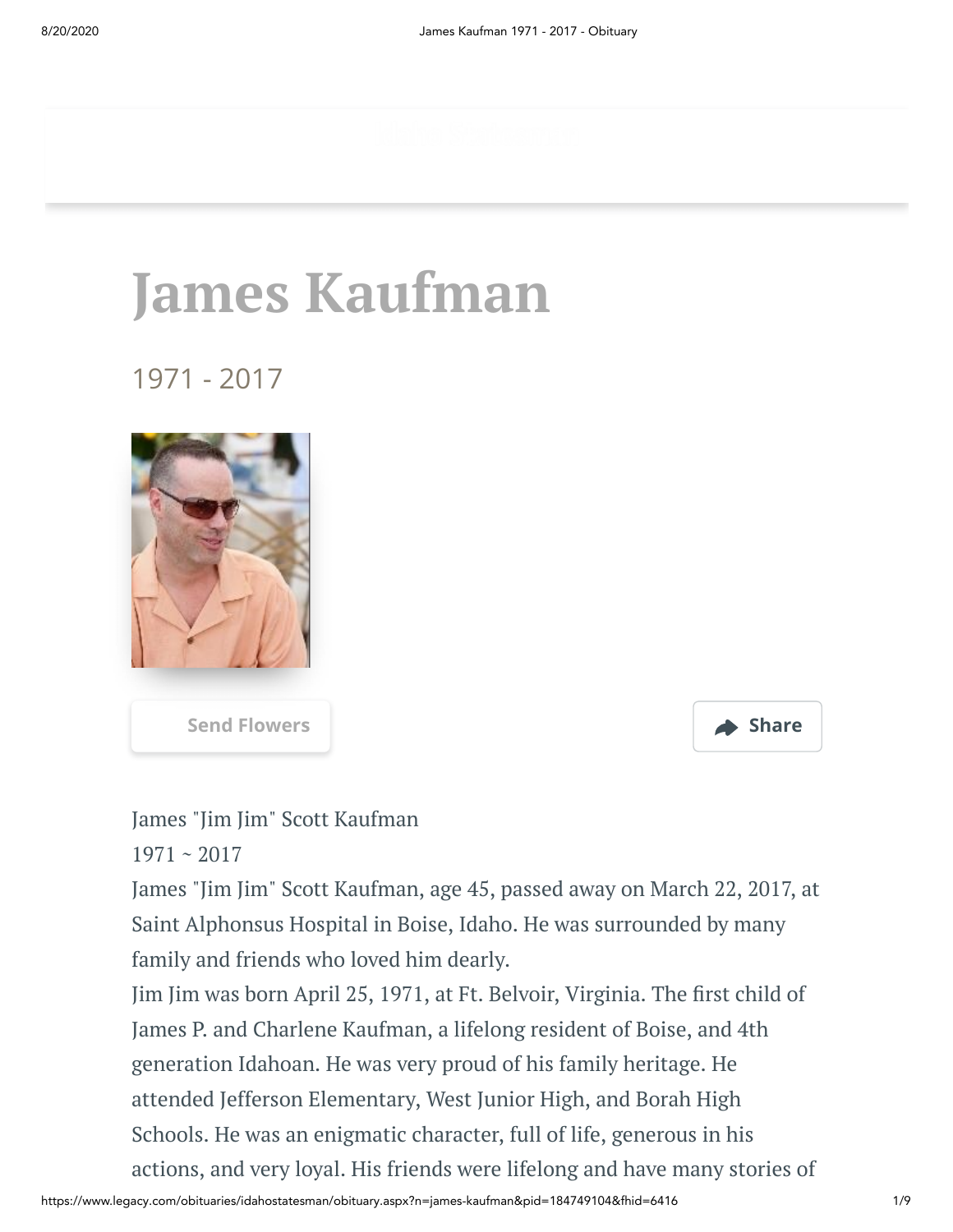#### 8/20/2020 James Kaufman 1971 - 2017 - Obituary

his antics and escapades; discussions of which always bring a smile. He generally had on him his "to do list" which consisted of people to see, place to go, and movies to watch. He enjoyed counting the laughs of the day and always told you how beautiful and special you were. He meant this. He touched many lives throughout his own and he will be missed more than words can express.

Jim Jim had an astute understanding of the world and worked hard at whatever he was doing, no matter what the task. He was a fabulous chess player. Working on a fishing/processing boat in Alaska for a period of time, he played chess with all comers. If he won, they paid him \$5.00. If he lost, he paid them \$75.00. He never had to pay out that \$75.00. Jim Jim was known for his love of the old, large, gas-guzzling cars. If a car got more than 10 miles per gallon, it was not acceptable. The longer the hood, the better. His favorite TV channel was the car channel. He knew all the specs and details about what we refer to as "the old boats." Jim Jim grew up in the "Brady Brunch" era and was always nostalgic toward that time period; preferring the vintage over the contemporary. He marched to his own beat and did things his own way. It was his style. He did not bend to fit the norm. He made a lasting impression on all who met him. He affectionately referred to others he cared about by the cute nicknames he would give them, which were many. He was Jim Jim and will always be remembered for his unique talent of making everyone feel like they were someone special in his book.

He and his wife Elizabeth, "Lips", married on October 31, 2016, and have two bright and spirited children: Sydney Girl and Carson City, as he called them. They were the light of his world and he realized how blessed he was to have them. He put forth his efforts during these last years to being an excellent father and being there. It was important to him and he did not waiver in this responsibility. Jim Jim was not one to possess many material things in life, but was generous with what he had at any given time. It came as no surprise that Jim Jim chose to be an organ donor. Now three individuals have received continued life as Jim Jim's final gift.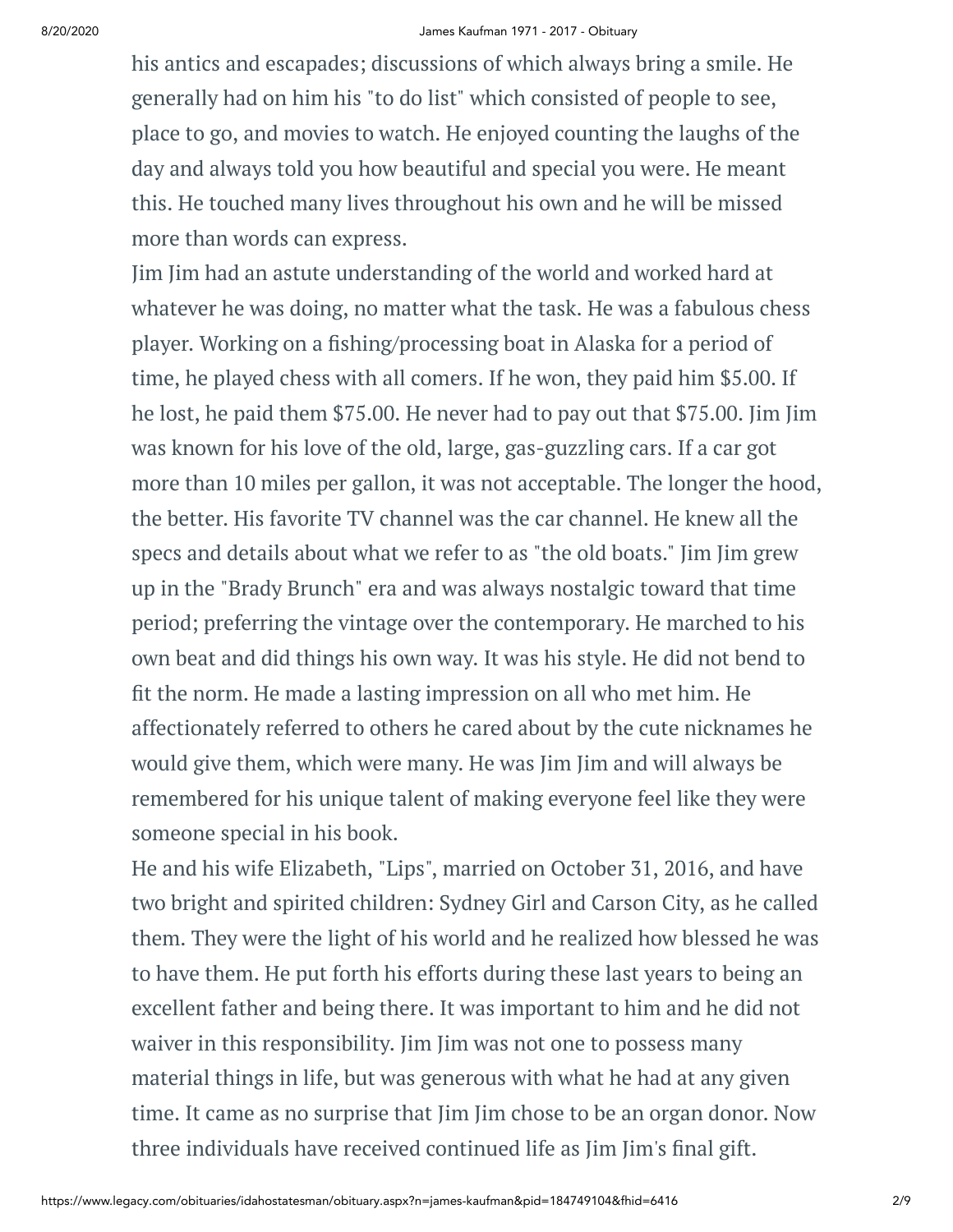#### 8/20/2020 James Kaufman 1971 - 2017 - Obituary

He was preceded in death by his grandfather, Samuel Kaufman Jr. and uncle George Kaufman. He is survived by his wife Elizabeth, children Sydney and Carson Kaufman, stepson Bryson King, parents Charlene and James P. Kaufman, in-laws Sue and Kevin Bentley, sister Samantha Kaufman Sutherland (Scott), brother Jeffrey P. Kaufman, grandmothers Helen Kaufman and Mary Glynn, and numerous aunts, uncles and cousins.

A special thank you to the doctors, nurses, and staff at St. Alphonsus Hospital's Emergency Room Services and Intensive Care Unit for their compassion and understanding shown to the Kaufman family and friends. Also, a thank you to the organ donation coordination team at Pacific Northwest Transplant Bank for their support and guidance. Donations are being accepted at Idaho Central Credit Union in the name of "Sydney Girl and Carson City Education Benefit Fund."

A Funeral Mass will be celebrated at the Cathedral of St. John the Evangelist, 707 N. Eighth St., Boise, on Saturday, April First, 2017 at 2:00 pm. A Rosary Vigil will be held in the Chapel at the Cathedral on Friday, March 31, 2017 at 6:30pm. Private Family Burial will be at a later date. Arrangements are under the direction of Summers Funeral Home.



To Plant Memorial Trees in memory, please visit our **[Sympathy](https://sympathy.legacy.com/en-us/funeral-flowers/name/james-kaufman-funeral-flowers/p184749104/?affiliateId=1525&pm=240) Store**.

Published in Idaho Statesman on Mar. 30, 2017.

## **Kaufman Pages** [See more records on Ancestry](https://adclick.g.doubleclick.net/pcs/click?xai=AKAOjsv5vMJpF7dyvxFcw8VrkAPtqPABZsarhexEKcfJaqzBdo9iJocayVfzIWulXlR-8iqFt7HKYDDJmeRetRJ4EUAM6qbiq1nPQtahHdehZs63LPkN-U45Atvift3-GiPkfrP81tO4T4ImW0gz5bUhKSyJYsAzKejaNc-eHCClo6TJbS4y5ZpRvzD-racGiQZ3mnS3EhKKuJPG8pocALnhV9kGz0mAVNDb6mErA2PEJKnI-CDqa-D0uNSWtOm2kMYFtTS0IKWMDdNT62cYdFhCuh9ykIRGkpXe1sawwf7cnUPf5VpvSNjmKw&sig=Cg0ArKJSzOM2VVO-qDevEAE&urlfix=1&adurl=https://prf.hn/click/camref:1101l3yjc/adref:77841/destination:https://www.ancestry.com/cs/partner-records%3FflowId%3DpartnersBirth%26gsfn%3DJames%26gsln%3DKaufman)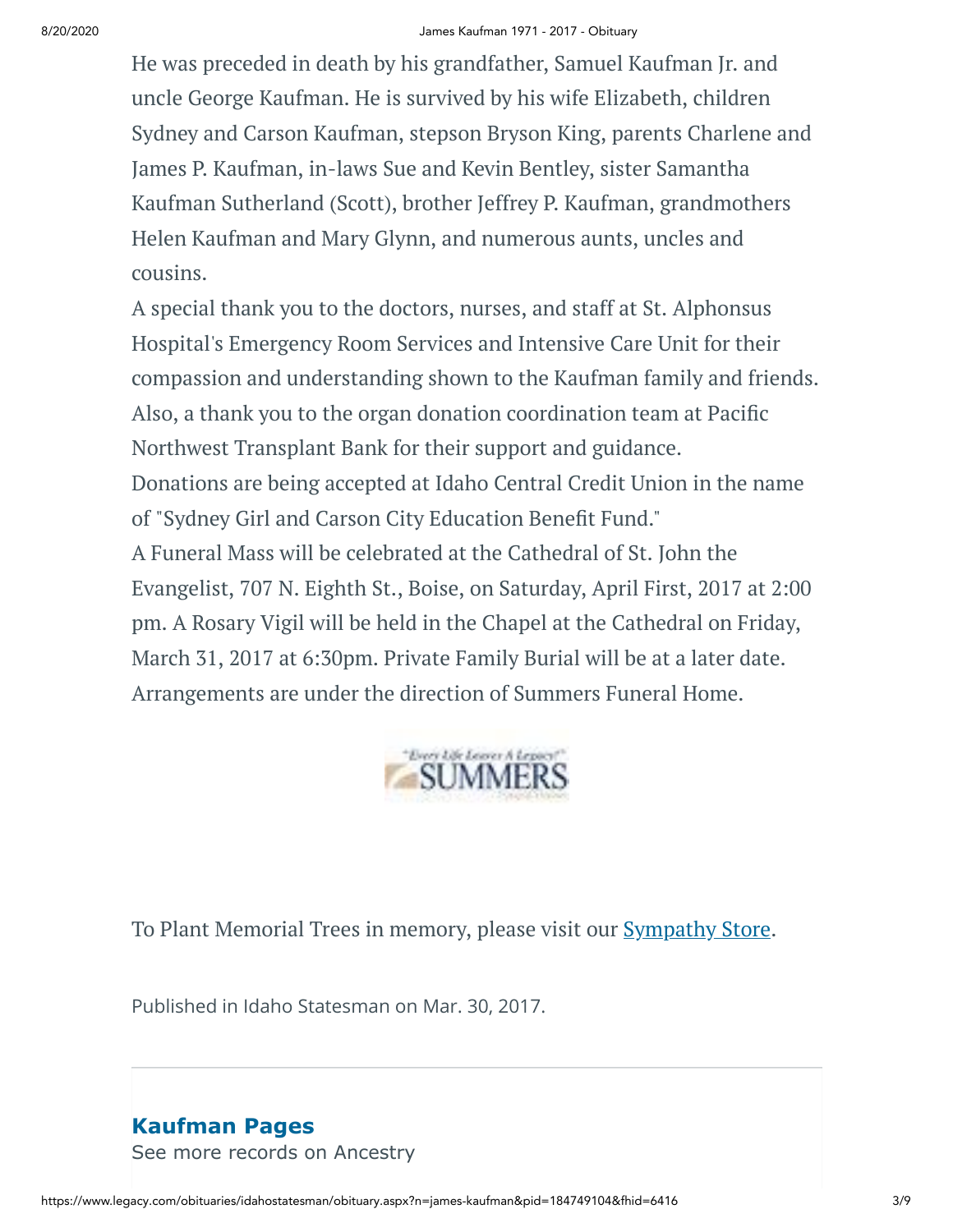#### **MEMORIAL EVENTS**



**Order by phone:** (866) 764-7853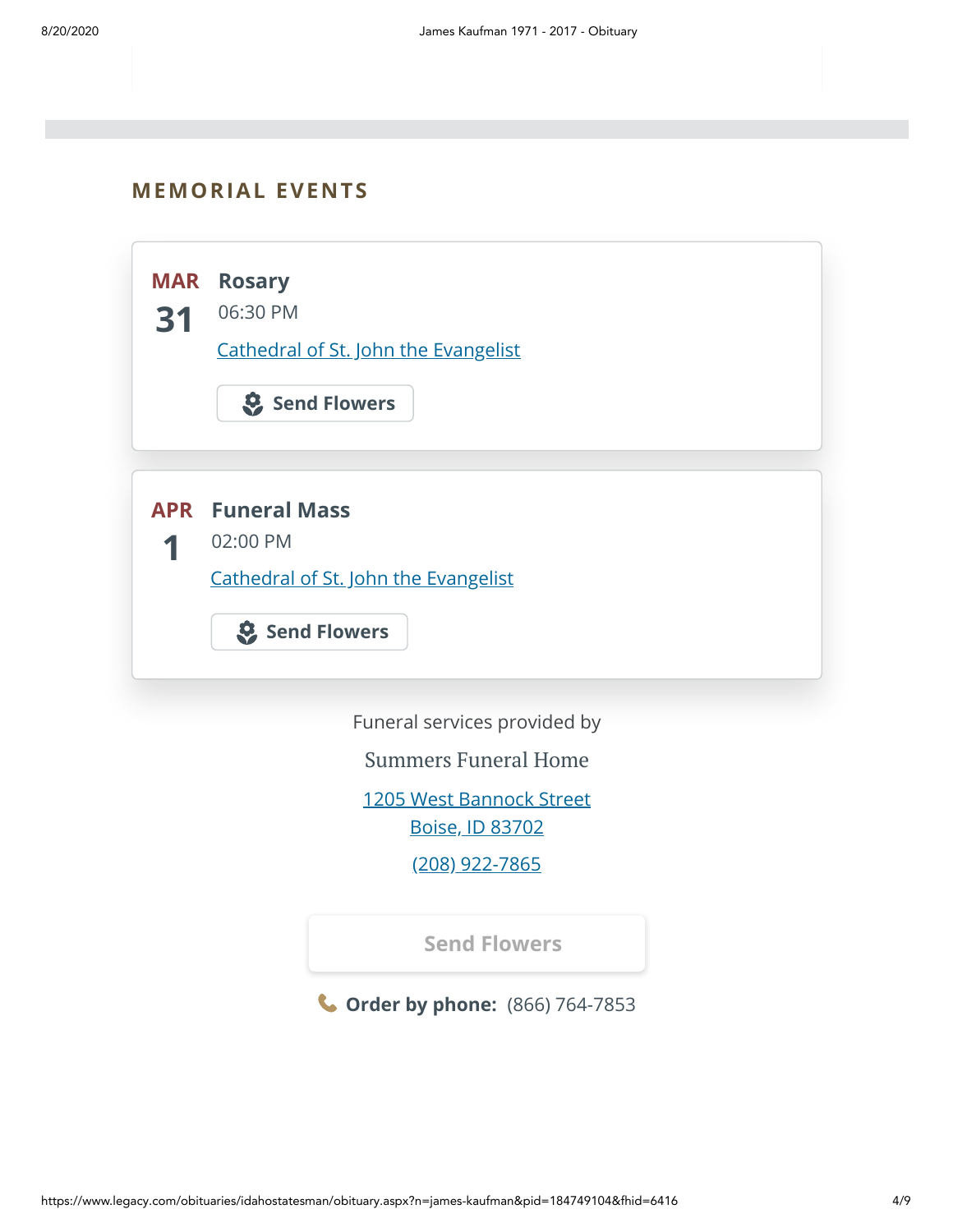### **MEMORIES & CO N DOLE N CES**

Guest Book sponsored by The Idaho Statesman



Not sure what to say?  $\blacktriangleright$ 

Add a photo

Your Name

Your Email Address

Your Relationship

 $\boxdot$  Get email updates for this page

**Add Memory**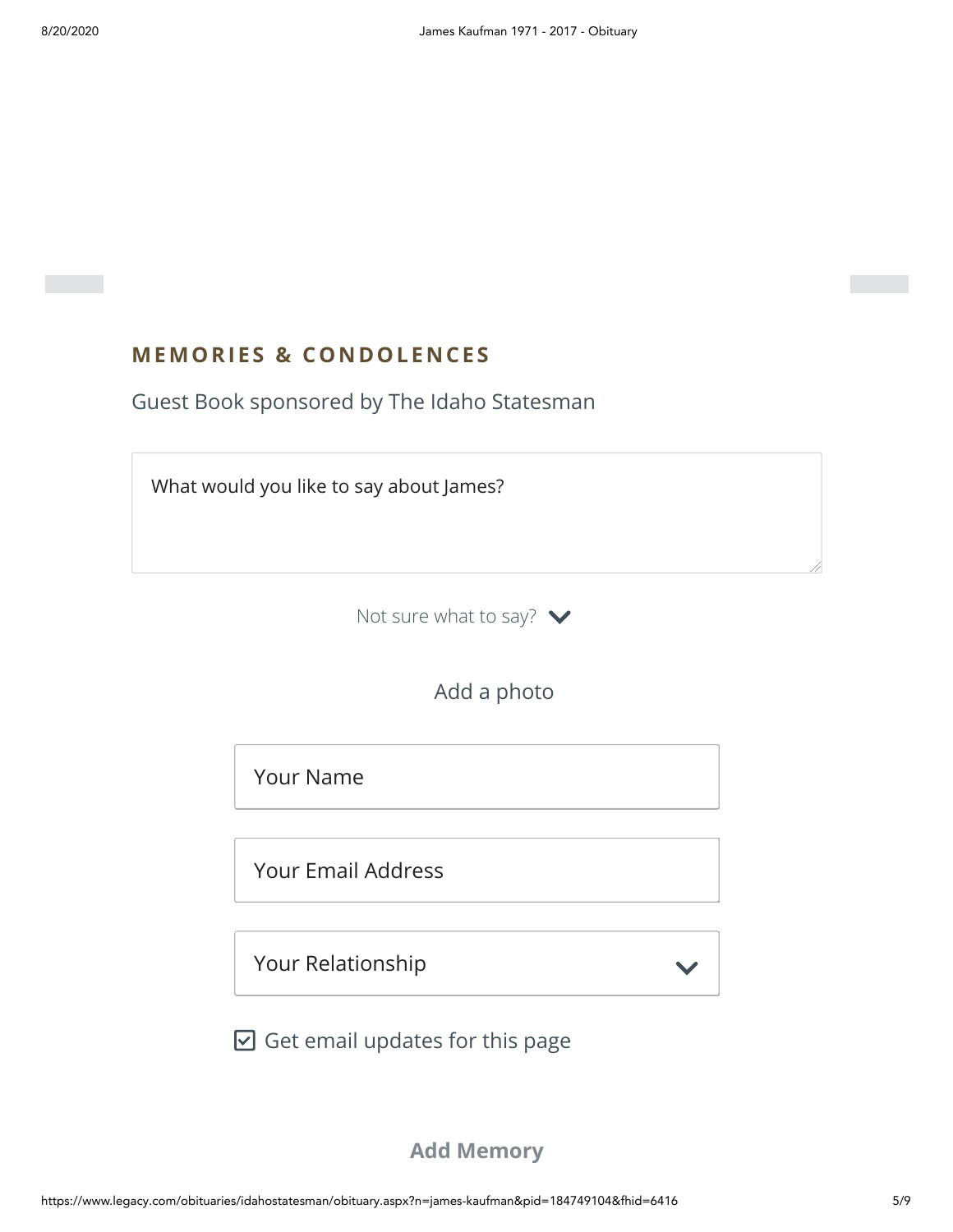8/20/2020 James Kaufman 1971 - 2017 - Obituary [Posting Guidelines](https://www.legacy.com/guestbooks/posting-guidelines.aspx?n=James-Kaufman&pid=184749104) | [FAQ](https://www.legacy.com/guestbooks/faq.aspx?n=James-Kaufman&pid=184749104)

#### **6 entries**

April 3, 2017

You will be missed. I always smile and think off you with a smile. Merrie Beth Golling

March 31, 2017

Dearest Jim Jim,

You will forever be in our hearts and will be greatly missed by all the souls you touched in your short time on Earth. Thank you for being exactly who you are and allowing the rest of us to have the freedom to do the same in your presence. I will never forget our times together.

My Eternal Love, Patrice Huntington

#### March 31, 2017

The first time I met Jim Jim, we were automatic friends. He came over to my house the night we met and we played cribbage for hours. After that I would get random drop-ins just to play some cribbage, and I was always happy to oblige. I can't say I have ever met a happier, more kind individual than Jim Jim. It has been a few years since I have seen him,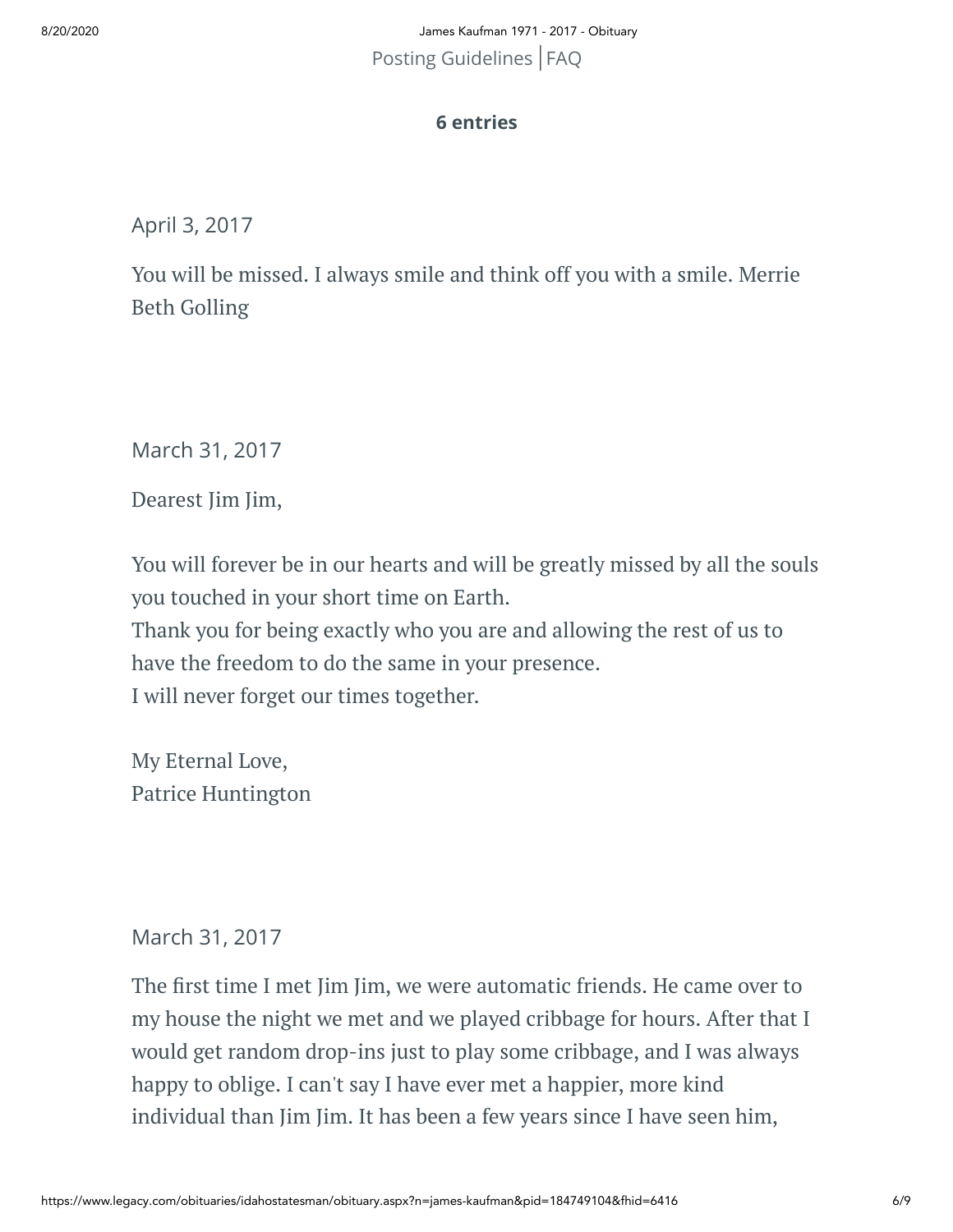since we both had children, but I will miss him just the same. God speed Jim Jim, I'm sure you will make a fabulous angel! :) **Shelle Brashears**

March 30, 2017

My heart has been aching for weeks. You were one of a kind and I shall miss our visits. I love you Jim Jim. See you on the other side.

#### **Aunt Loretta**

March 30, 2017



Jim Jim and his 1971 Cadillac El Dorado

I'll miss you brother

**Jeffrey Kaufman** 

March 30, 2017

#### **Elaine O'Bleness (Gordon)**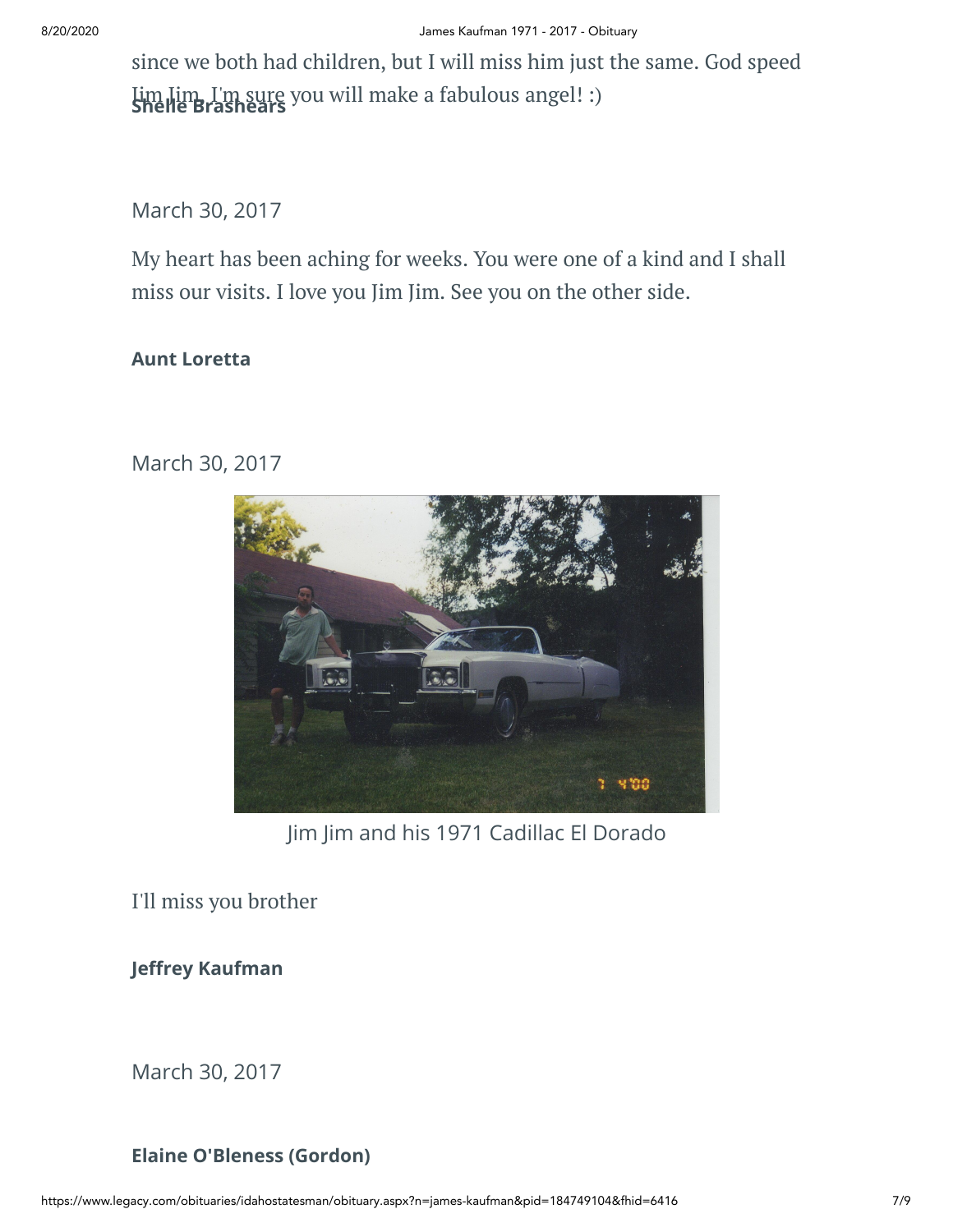#### **INVITE OTHERS TO ADD MEMORIES**

Share to let others add their own memories and condolences



#### **ADVICE & SUPPORT**

**[The Five Stages of Grief](https://www.legacy.com/news/advice-and-support/article/the-five-stages-of-grief)**

**[Sympathy Advice](https://www.legacy.com/news/advice-and-support/article/sympathy-and-condolence-advice)**

**[What Is a Eulogy?](https://www.legacy.com/news/advice-and-support/article/what-is-a-eulogy)**

**[Funeral Flower Etiquette](https://sympathy.legacy.com//en-us/funeral-flowers/article/funeral-flower-etiquette/)**

[View All Advice & Support Articles](http://www.legacy.com/news/advice-and-support)